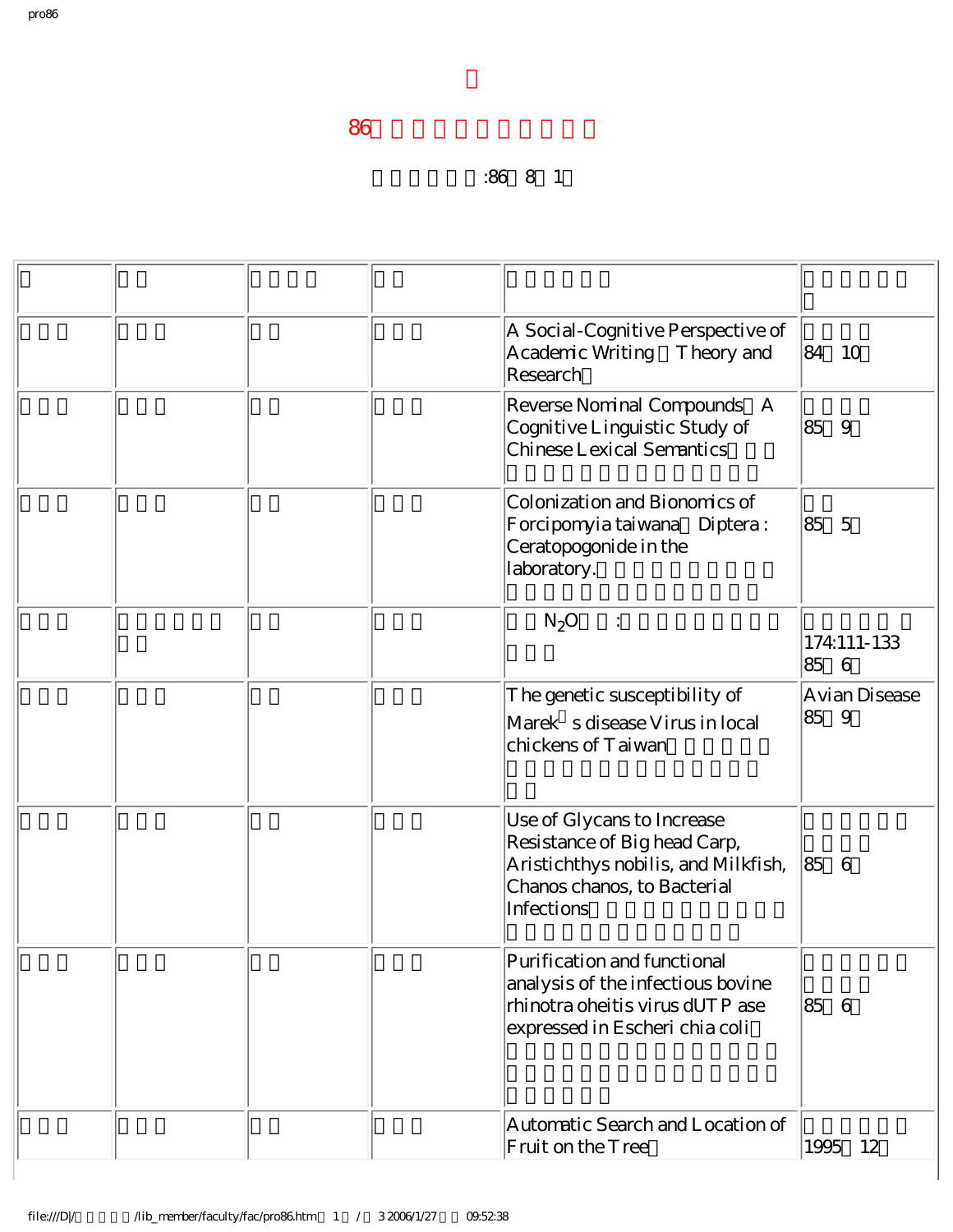|  | Changes in protein components<br>and storage stability of royal jelly<br>under various conditions                                                                                                      | Food<br>Chemistry, 54<br>$(2):195-200$<br>(1995) |
|--|--------------------------------------------------------------------------------------------------------------------------------------------------------------------------------------------------------|--------------------------------------------------|
|  | The antioxidant and prooxident<br>activity of some B vitamins and<br>Vitamin-like compounds<br>B                                                                                                       | Chem-Biol<br>Interact 97:63-<br>73(1995)         |
|  | Chem-Biol. Interact.<br>63-73 1995<br>97                                                                                                                                                               |                                                  |
|  |                                                                                                                                                                                                        | 1995<br>16:1-13                                  |
|  |                                                                                                                                                                                                        | 1996<br>6                                        |
|  | T ranscription termination at the E.<br>coli thra terminator by Spinach<br>chloroplast RNA polymerase in vi<br>o is influenced by down stream<br>DNA sequences 1995 Nucleic<br>Acids Res. 23 4690-4697 | Nucleic Acids<br>Res. 23:4609-<br>4697<br>84 11  |
|  | Stability Analysis of an Earth Dam<br>under Steady State Seepage                                                                                                                                       | 3<br>85                                          |
|  | A Direct Approach to<br>Decentralized Control of Service<br>Rates in a Closed Jackson Network                                                                                                          | <b>IEEE</b><br>1994 7                            |
|  | Performance Analysis and<br>Sequence Designs of Synchronous<br>Code-Division Multiple Access<br>Systems with Multi-Media Service.                                                                      | IEE<br>Proceedings-<br>Communication<br>83 12    |
|  | A Composite Adaptive Control<br>with Flexible Quantity Feedback<br>for Flexible-Link Manipulators.                                                                                                     | 1996 5                                           |
|  | Logarithmic ac Response in<br>$[Rb_3C_{60}$ Crystals,<br>60                                                                                                                                            | 85 6                                             |
|  | Positive difference operators on<br>general meshes, Duke. Math.<br>Journal.<br>83 1996<br>415-433                                                                                                      | Duke Math.<br>Journal 83<br>$(1996), 415-433$    |